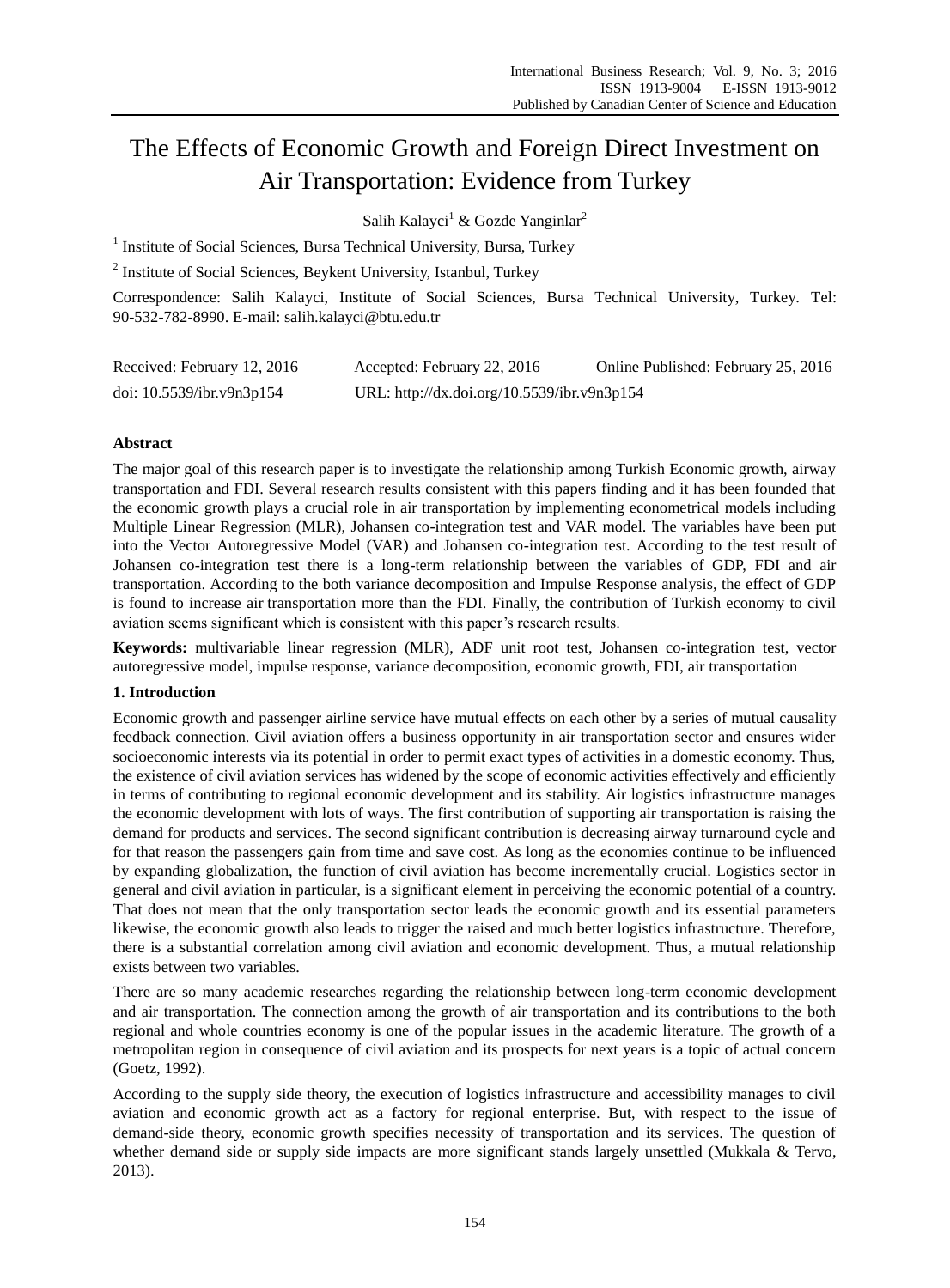The paper is consisting of 4 sections and the structure of this work is as follows: Section 1 includes general information about the relationship between GDP and civil aviation and some researcher's works. Section 2 focus more on the discussions and main point of the academician's research results which is combined with this paper's findings. Section 3 is mostly concentrate on the effects of Turkey's GDP and FDI on air transportation by implementing econometrical methods including VAR, impulse response, variance decomposition, Johansen co-integration test and MLR. Section 4 concludes and interprets the findings of this paper by determining the difference and common point of other works in the academic literature.

#### **2. Literature Review**

Kasarda and Green (2005) expressed that civil aviation, which is utilized by all part of business, is often demonstrated as a locomotive of economic development for so many countries. Besides, air transportation tends to lead to total export and import of any country and a higher GDP. Mody and Wang (1997) investigated the components of coastal China's development by implementing panel data analysis for 23 main sectors among the years between 1985-1989 and determined that the transportation infrastructure was a dynamic of economic development. A developing body of their research paper is starting to address the significant relationship among economic growth and civil aviation of countries. Fleming and Ghobrial (1994) investigated the components of domestic air transportation demand in the southeastern U.S.A by appraising the exact economic practices on domestic air travel and they proved the empirical relationship between the relevant variables. Banister and Berechman (2003) draw a general perspective that defines the linkage among the economic development and air logistics. According to their findings, enhanced transportation infrastructure decreases distance and cost and raises traffic volume. Mukkala and Tervo (2013) expressed that civil aviation carries a great important role in acceleration of growth in remote territories. Logistics accessibility is one of different prerequisites for a country's raised development and capacity to competition. Air travel ensures a timely and confidential way by which to transfer people, products and services from one region to another. Demurger (2001) examined the relationship among logistics infrastructure and economic development in China by implementing panel data analysis with 24 sample size for Chinese cities from the years of 1985 to 1998, and found that transportation income triggered the economic development. According to Hong (2007) better infrastructure provides more FDI which is broadly regarded as a significant catalyst of economic development in China. Helling (1997) handled the employment dimension of economy and gave proof regarding how transportation system also ensures the job accessibility and quality of life and according to her it makes an area attractive to labors and employers.

Civil aviation sector built up with a great annual rate more than 16% during the years of 1980-1997 in China. However, it was decreased to 10% in 1997 and 1998. The great growth of air transportation throughout the recent two decades in between 1980-1997 in China was contributed to faster economic growth through applying economic reform and low price policy by the government. The income rises under favor of air transportation and as a result the market share of civil aviation sector was increased as well. Thus, the air transportation became more preferable and popular (Jin, Wang, & Liu, 2004).

In addition, civil aviation affects the economy by ensuring staffing and by enabling influences containing access to markets, capital, worker, ideas, knowledge, labor supply, opportunity, and resources at the macroeconomic level. In turn the economy ensures capital and creates demand for air transportation sector (Ishutkina & Hansman, 2008).

Hong, Chu, and Wang (2011) claims that the effects of transportation infrastructure on economic development should be analyzed at different locations separately. In huge countries in terms of populations such as China, the significant regional differences exist. That means that they defend micro researches instead of macro researches. Furthermore, transportation facilities may have separated the effects on economic development across regions. To sum up, majority of available researches considers a linear relationship among transportation and economic growth in the literature. However, the transportation infrastructure gains such as time saving may be capitalized via agglomeration impacts which imply a nonlinear relationship among economic development and transportation infrastructure.

The Causal relationships between economic development and air transportation create different policy implications. For instance, if a directional causality exists from air transportation to economic development, air carriage growth would be constructive for economic development. On the other hand, if directional causality becomes available from economic development to air transportation, it may be demonstrated that growing air transportation demand may be applied with little or no impacts on economic development. Moreover, if directional causality carried out among air logistics growth and economic development, it is both essential and feasible to enhance the economic growth and air carriage at the same time (Chang & Chang, 2009).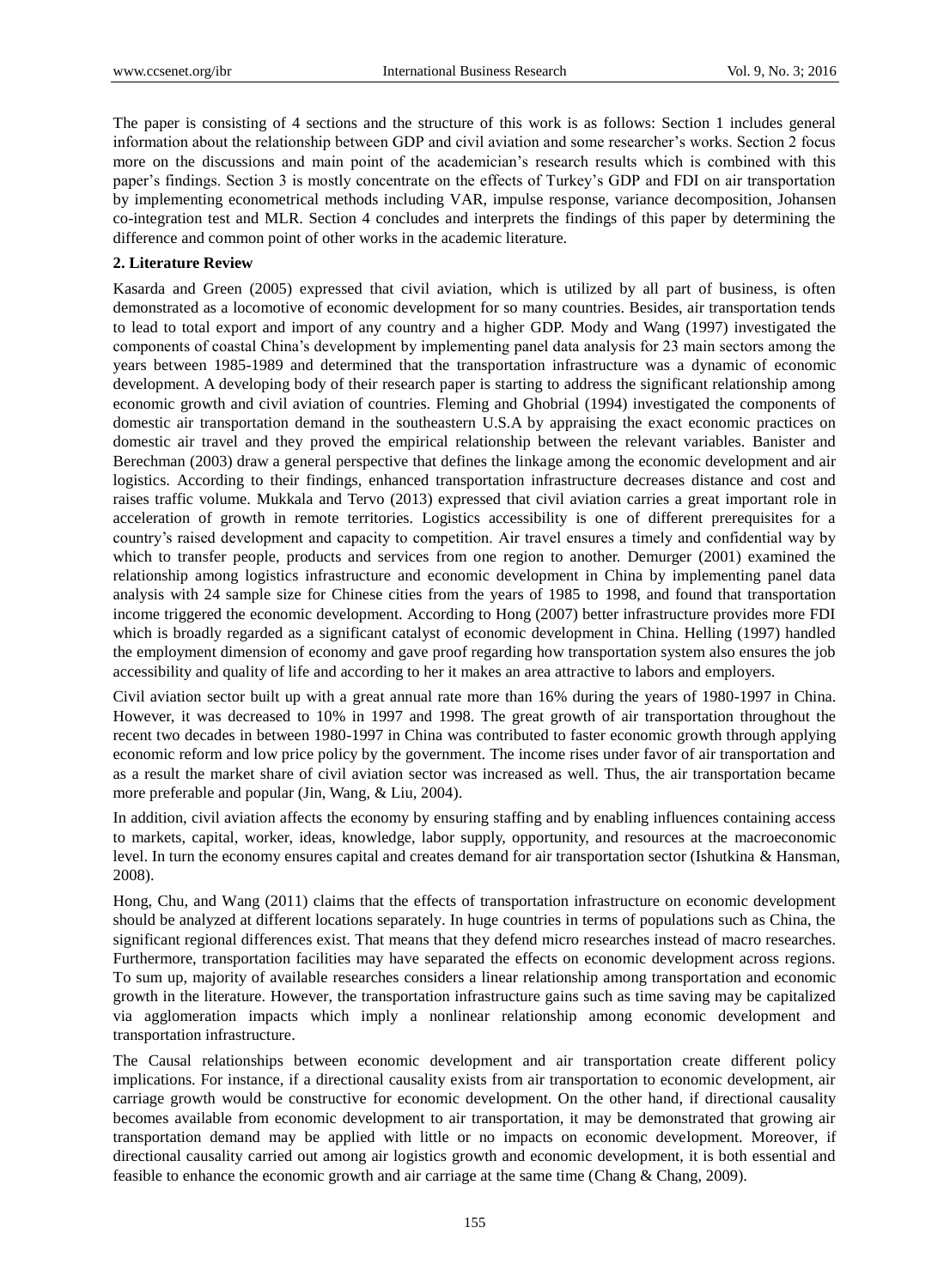The other crucial contribution is ensured by Ashford (1994) who recommended that civil aviation sector should be placed in the widen area of the changing economic perspectives. He discussed that the traffic intensity at an airport is excessively volatile due to the highly competitive strategies of the main air transport firms.

The academicians have questioned whether the distance should matter at all; discussing that advances in telecommunications and reducing transportation expenditures should decrease the effect of distance on both foreign direct investment and trade activities. In this context, there have been fast advances in telecommunication facilities and reduce the communication costs. Birgun and Gungor (2014) lay great stress on the distance of factory to the center of the cities in terms of transportation cost and contribution to economic growth. They took into account several factors in order to select appropriate point for establishing production plant including population, labor cost, transportation and unemployment rate by implementing operations research applications and algorithms.

Daniels and Ruhr (2014) ascertain that the United States of America's air logistics cost has a positive and empirically important relationship with their total FDI. In other words, there is an outstanding relationship between FDI and trade flows. The research result of this paper at Table 8 below is consistent with their findings in terms of long term relationship. Kimura, Ando, and Fujii (2003) elaborated on the results of forecasting ad valorem equivalents of barriers to FDI in the seaway and civil aviation market in Russia and they found a strict relationship between them which is also consistent with this paper's findings.

Majority of working papers finalize that investment of government in transportation sector has a great and massive impact on output. In this research paper, we address a fresh look at the significant findings regarding the relationship between air transportation and economic growth through a view to offering suggestions regarding how the topic may be elaborated in terms of government policy. Thus, it would be better for governments when they intend to enhance an efficient and effective economic policy and airfreight.

# **3. Methodology and Data Analysis**

The major goal of this study is determining the effect of macroeconomic variables on air transportation in between 1974-2014 in Turkey which is a gap in the literature. The main questions are: Does Turkey's economic growth has a significant impact on Air Transport (Passengers Carried)? Does Turkey's FDI rate have a significant impact on Air Transport (Passengers Carried)? The data was retrieved from Worldbank.org (See Table 10). Logarithm were not applied to the data and the sample size is 41 which is more than " $n > 30$ " to make it parametrically test. In order to answer the research questions about both their long-run relationship and impacts of the independent variables (GDP and FDI) on air transportation, the MLR and Johansen co-integration tests were used conscientiously.

|            | Dependent Variable: AIR_TRNS | Sample Size 1974-2014                                                                                |              | Included observations: 41 |
|------------|------------------------------|------------------------------------------------------------------------------------------------------|--------------|---------------------------|
| Variable   | Coefficient                  | Std. Error                                                                                           | t-Statistics | Prob.                     |
| <b>GDP</b> | $6.12E-10$                   | 9.05E-11                                                                                             | 6.763508     | 0.0000                    |
| <b>FDI</b> | 0.000376                     | 0.000392                                                                                             | 0.958220     | 0.3440                    |
| C          | 235149.6                     | 2201442                                                                                              | 0.106816     | 0.9155                    |
| AR(1)      | 0.714056                     | 0.078714                                                                                             | 9.071528     | 0.0000                    |
|            |                              | R-Squared 0.755746, Durbin Watson stat 1.761561, Adjusted R-Squared 0.539087, Inverted AR Roots 0.71 |              |                           |

Table 1. The effects of Turkey's GDP and FDI on air transport (passengers carried) in between 1974-2014 (MLR)

The Multivariable Linear Regression (MLR) has to be applied to answer the research questions at Table 1. The E-views program was used in order to implement the econometrical tests such as VAR model, impulse response and variance decomposition. "AR(1)" was added as a code at program to the model to avert autocorrelation so that residuals were distributed randomly.

GDP and FDI were defined as independent variable to find out the impact on air transport (passengers carried) and the results indicated that there is notable effect of GDP on Turkey's air transportation which is founded 0.0000. In other respects, the code of @trend is added to the econometric model through E-views program in order to comprehend that there is counterfeit regression or not. The result of the @trend is more than 0.05 which demonstrates that there is no falsified relationship among GDP and air transportation. However there is no effect of FDI on air transport (passengers carried).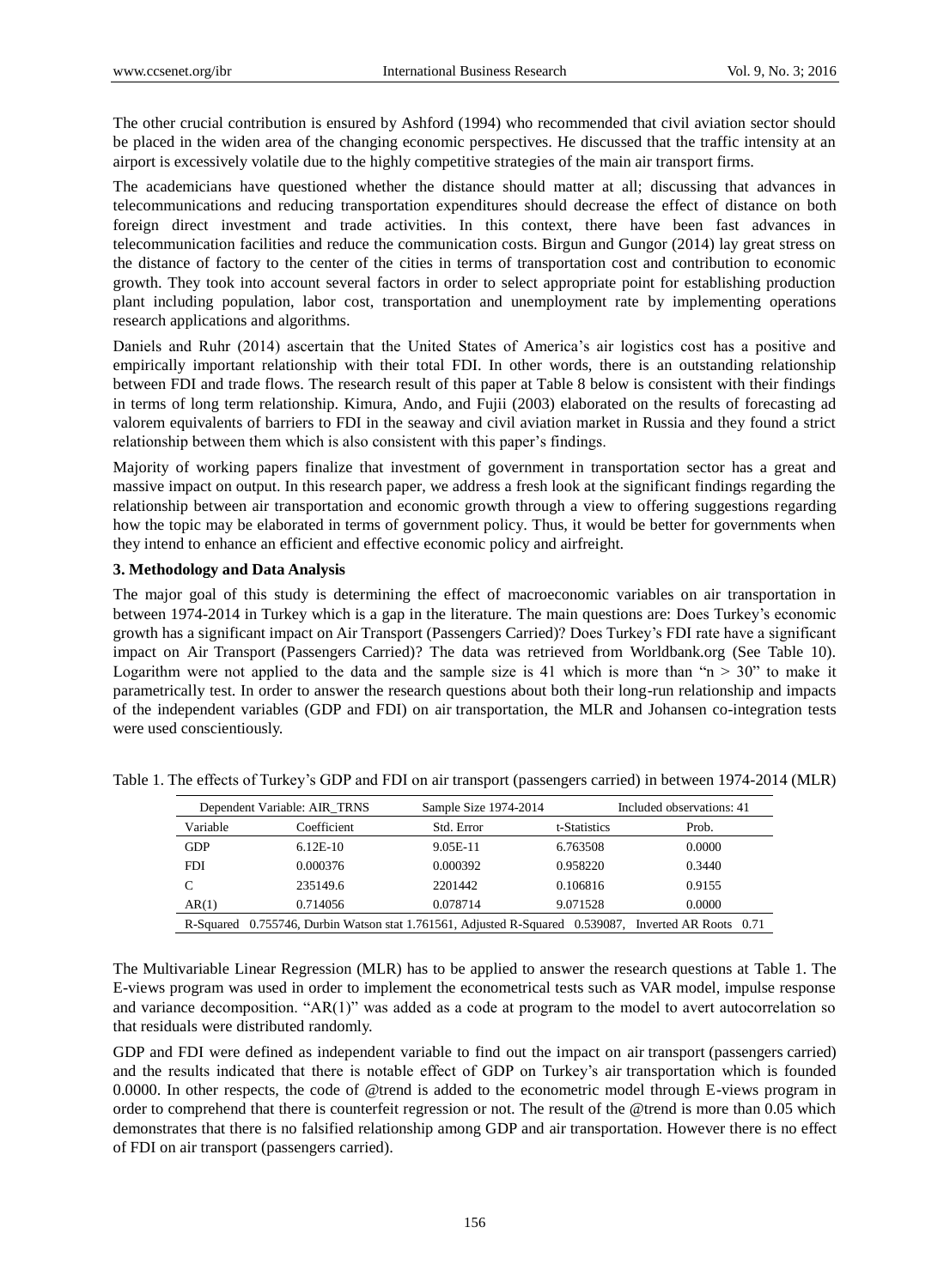#### Table 2. ADF test results for air transport before converting I  $(0)$  to I  $(1)$  (non-stationary)

| Null Hypothesis: AIR_TRNS has a unit root          |              |             |        |
|----------------------------------------------------|--------------|-------------|--------|
| Lag Length: 0 (Automatic-based on SIC, maxlag = 9) |              |             |        |
| <b>Exogenous: Constant</b>                         |              |             |        |
|                                                    |              | t-Statistic | Prob.* |
| Augmented Dickey-Fuller test statistic             |              | 1.117581    | 0.9970 |
| Test critical values:                              | 1% level     | $-3.605593$ |        |
|                                                    | 5% level     | $-2.936942$ |        |
|                                                    | $10\%$ level | $-2.606857$ |        |

The ADF test results of air transportation indicate that the series are not stationary. The score of prob is 0.9970 and it must be less than 0.05. Therefore, the series have to be stationary to apply econometrical analysis.

Table 3. ADF test results for GDP before converting I (0) to I (1) (non-stationary)

| Null Hypothesis: GDP has a unit root                 |           |             |           |
|------------------------------------------------------|-----------|-------------|-----------|
| Lag Length: $0$ (Automatic - based on SIC, maxlag=9) |           |             |           |
| <b>Exogenous: Constant</b>                           |           |             |           |
|                                                      |           | t-Statistic | Prob. $*$ |
| Augmented Dickey-Fuller test statistic               |           | $-1.304860$ | 0.6180    |
| Test critical values:                                | 1% level  | $-3.605593$ |           |
|                                                      | 5% level  | $-2.936942$ |           |
|                                                      | 10% level | $-2.606857$ |           |

The ADF test results of GDP demonstrate that the series are not stationary. The score of prob is 0.6180 and it must be less than 0.05. For this reason, the series have to be stationary to apply econometrical analysis.

| Null Hypothesis: FDI has a unit root                 |           |             |        |
|------------------------------------------------------|-----------|-------------|--------|
| Lag Length: $4$ (Automatic - based on SIC, maxlag=9) |           |             |        |
| <b>Exogenous: Constant</b>                           |           |             |        |
|                                                      |           | t-Statistic | Prob.* |
| Augmented Dickey-Fuller test statistic               |           | $-0.928144$ | 0.7689 |
| Test critical values:                                | 1% level  | $-3.605593$ |        |
|                                                      | 5% level  | $-2.936942$ |        |
|                                                      | 10% level | $-2.606857$ |        |

Table 4. ADF test results for FDI before converting I (0) to I (1) (non-stationary)

The ADF test results of FDI show that the series are not stationary. The score of prob is 0.7689 and it must be less than 0.05. Therefore, the series have to be stationary to apply econometrical analysis.

The Results of ADF tests for GDP, FDI and air transportation indicate that the dataset are not stationary (See Table 2, 3, 4). For this reason, the E-Views program's code was used to convert the data non-stationary to stationary. The codes of the program are follows; *genr air\_trns1* =  $air\_rms-air\_rms(-1)$ , *genr fdi* =  $fdi-fdi(-1)$ and *genr gdp1* =  $gdp-gdp(-1)$ . After converting the data from non-stationary "I (0)" to the stationary "I (1)" (See Table 5, 6, 7), the variables have been replaced into the Vector Autoregressive Model (VAR) and Johansen co-integration test. According to the test result of Johansen co-integration test there is a long-term relationship among the variables of GDP, FDI and air transportation (See Table 8).

The inverse root of AR characteristic polynomials test corrected all the specifications of root means remained within the circle which verified that the VAR model is stationary at lag 1 and lag 2 (See Figure 1 below). Thus, both impulse response and variance decomposition tests can be done by using econometrical program. According to the results of Table 9 (variance decomposition tests) and Figure 2 (Impulse Response Analysis), the effect of GDP is found to increase air transportation more than the FDI.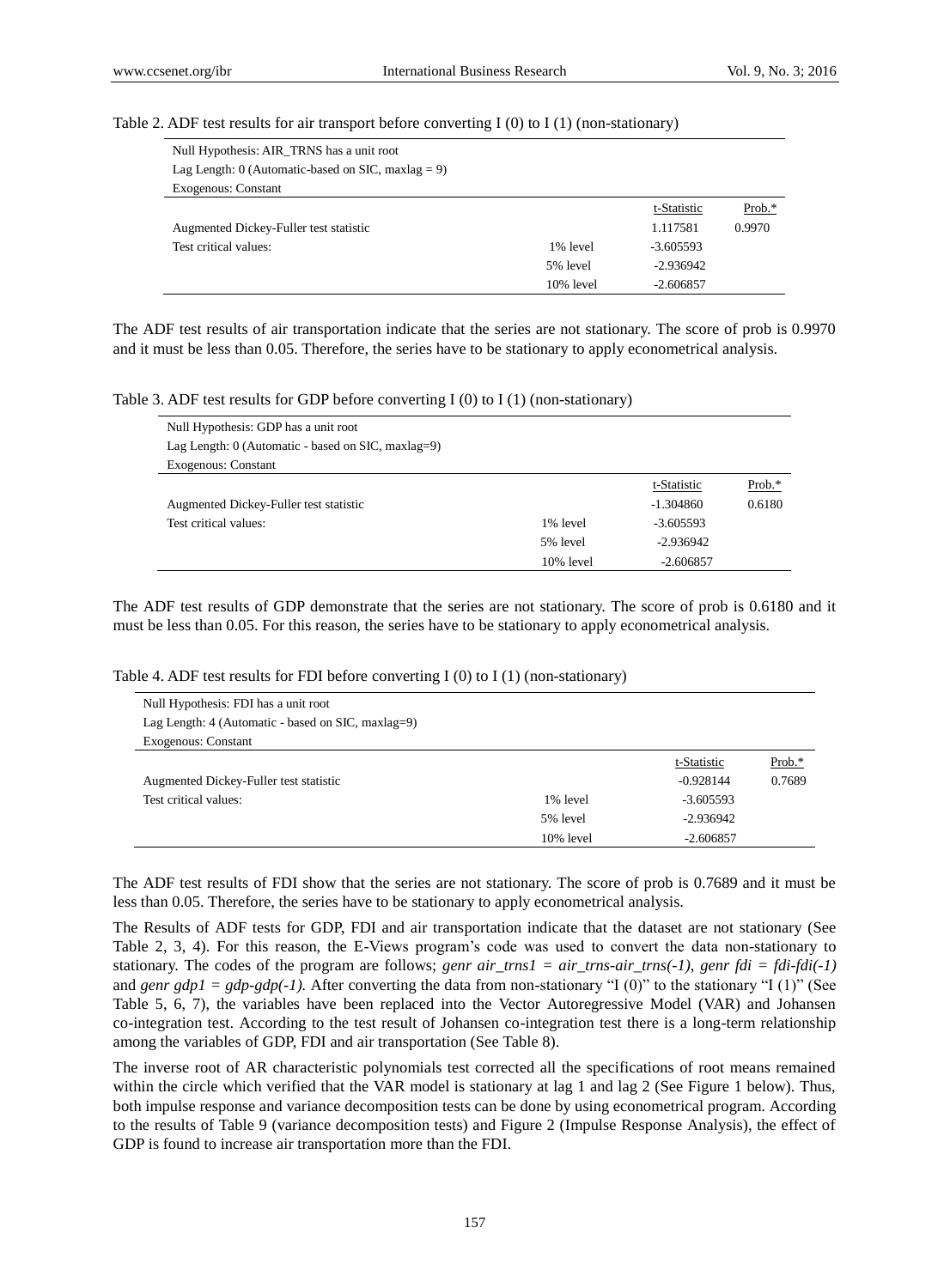#### Table 5. ADF test results for air transport after converting I (0) to I (1) (stationary)

| Null Hypothesis: AIR_TRNS1 has a unit root           |              |             |        |
|------------------------------------------------------|--------------|-------------|--------|
| Lag Length: $0$ (Automatic - based on SIC, maxlag=9) |              |             |        |
| <b>Exogenous: Constant</b>                           |              |             |        |
|                                                      |              | t-Statistic | Prob.* |
| Augmented Dickey-Fuller test statistic               |              | $-8.172121$ | 0.0000 |
| Test critical values:                                | 1% level     | $-3.610453$ |        |
|                                                      | 5% level     | -2.938987   |        |
|                                                      | $10\%$ level | $-2.607932$ |        |

After converting the series of air transportation from I (0) non-stationary to I (1) stationary, the empirical analysis can be done. The result of "prob 0.0000" demonstrates that the series are stationary.

## Table 6. ADF test results for GDP after converting  $I(0)$  to  $I(1)$  (stationary)

| Null Hypothesis: GDP1 has a unit root                |           |             |        |
|------------------------------------------------------|-----------|-------------|--------|
| Lag Length: $0$ (Automatic - based on SIC, maxlag=9) |           |             |        |
| <b>Exogenous: Constant</b>                           |           |             |        |
|                                                      |           | t-Statistic | Prob.* |
| Augmented Dickey-Fuller test statistic               |           | $-6.325165$ | 0.0000 |
| Test critical values:                                | 1% level  | $-3.610453$ |        |
|                                                      | 5% level  | -2.938987   |        |
|                                                      | 10% level | $-2.607932$ |        |
|                                                      |           |             |        |

After converting the series of GDP from I (0) non-stationary to I (1) stationary, the empirical analysis can be done. The result of "prob 0.0000" indicates that the series are stationary.

# Table 7. ADF test results for FDI after converting I (0) to I (1) (stationary)

| Null Hypothesis: FDI1 has a unit root                |              |             |        |
|------------------------------------------------------|--------------|-------------|--------|
| Lag Length: $0$ (Automatic - based on SIC, maxlag=9) |              |             |        |
| <b>Exogenous: Constant</b>                           |              |             |        |
|                                                      |              | t-Statistic | Prob.* |
| Augmented Dickey-Fuller test statistic               |              | $-9.021704$ | 0.0000 |
| Test critical values:                                | 1% level     | $-3.610453$ |        |
|                                                      | 5% level     | $-2.938987$ |        |
|                                                      | $10\%$ level | $-2.607932$ |        |

After converting the series of FDI from I  $(0)$  non-stationary to I  $(1)$  stationary, the empirical analysis can be done. The result of "prob 0.0000" indicates that the series are stationary.

Table 8. Johansen co-integration test (The long-run relationship between GDP, FDI and air transportation)

| Hypothesized No. of $CE(s)$ | Eigenvalue | Trace Statistic | 0.05 Critical Value | Prob. $**$ |
|-----------------------------|------------|-----------------|---------------------|------------|
| None $*$                    | 0.547679   | 67.78807        | 29.79707            | 0.0000     |
| At most $1 *$               | 0.442500   | 37.64024        | 15.49471            | 0.0000     |
| At most $2$ $*$             | 0.333849   | 15.43708        | 3.841466            | 0.0001     |

According to the test result of Johansen co-integration test there is a long-term relationship among the variables of GDP, FDI and air transportation. The results of prob seems as 0.0000 which proves the long-run stable relationship between variables.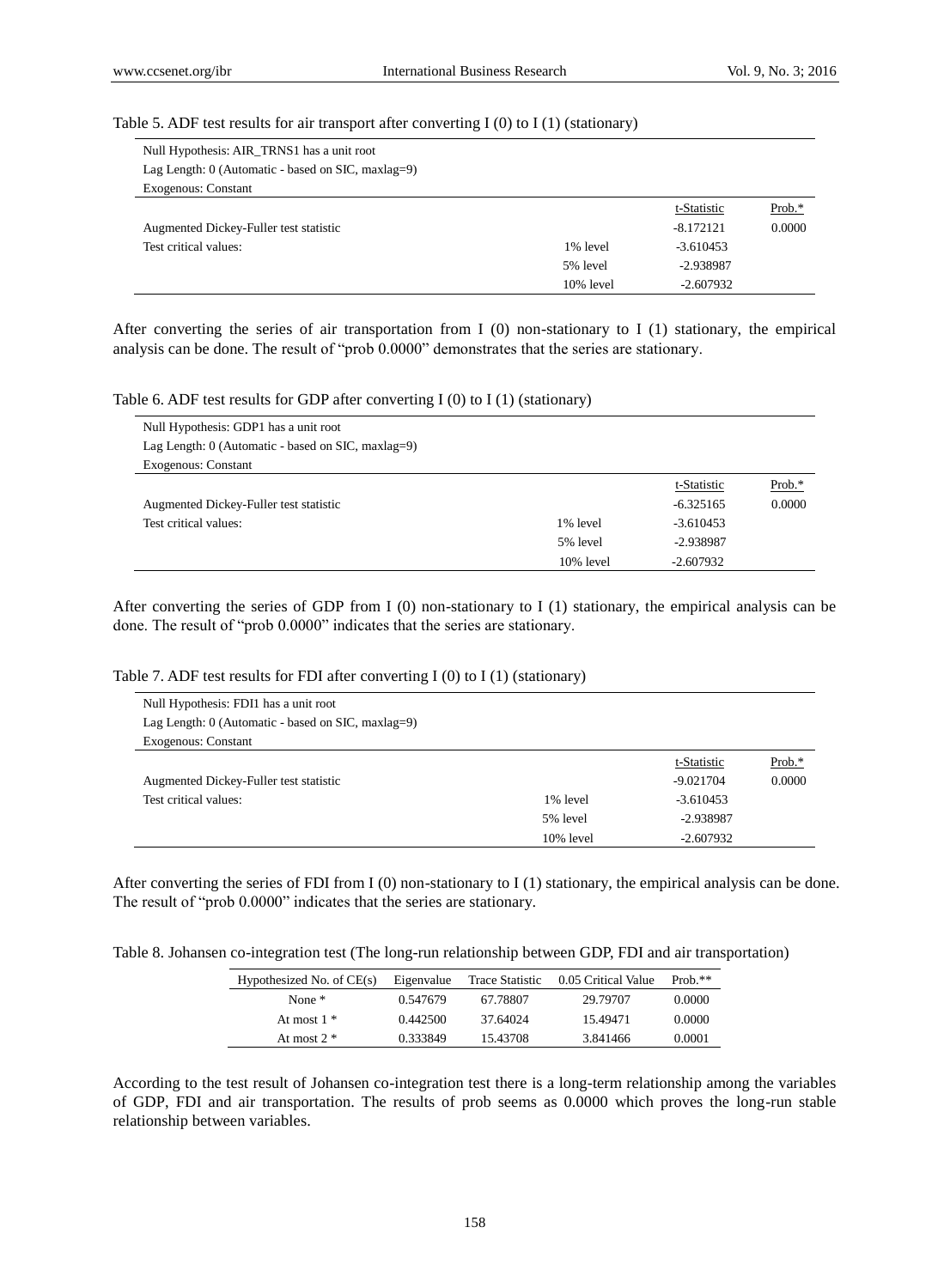

Inverse Roots of AR Characteristic Polynomial

Figure 1. The vector autoregressive (VAR) model

The inverse root of AR characteristic polynomials test corrected all the specifications of root means fell within the circle at figure 1 above which proves that the VAR model is stationary at lag 1 and lag 2. Thus, both impulse response and variance decomposition tests can be done by implementing econometrical program. Besides, Vector Autoregressive Test demonstrates that the optimal lag structure is 1. The sample size is 41 for this reason Akaike Information Criteria (AIC) was used. Furthermore, since optimal lag value obtained as 1 in VAR, the residuals's first lagged value was found to take into account the long term effect of GDP and FDI on air transportation of Turkey.

| Period | S. E.    | <b>AIR TRNS1</b> | GDP1     | FDI1     |
|--------|----------|------------------|----------|----------|
| 1      | 0.188546 | 100,0000         | 0.000000 | 0.000000 |
| 2      | 0.201612 | 93.61690         | 0.033110 | 6.349988 |
| 3      | 0.213123 | 87.00792         | 6.704525 | 6.287553 |
| 4      | 0.214987 | 85.92260         | 7.319399 | 6.758000 |
| 5      | 0.215136 | 85.80974         | 7.379755 | 6.810504 |
| 6      | 0.215154 | 85.79552         | 7.394999 | 6.809484 |
| 7      | 0.215157 | 85.79508         | 7.394928 | 6.809995 |
| 8      | 0.215159 | 85.79464         | 7.395060 | 6.810302 |
| 9      | 0.215159 | 85.79437         | 7.395207 | 6.810425 |
| 10     | 0.215159 | 85.79428         | 7.395268 | 6.810447 |

Table 9. Variance decomposition

According to the both variance decomposition and Impulse Response analysis, the effect of GDP is found to increase air transportation more than the FDI. The result of GDP is 7.39 at table 9 above which is bigger than the result of FDI.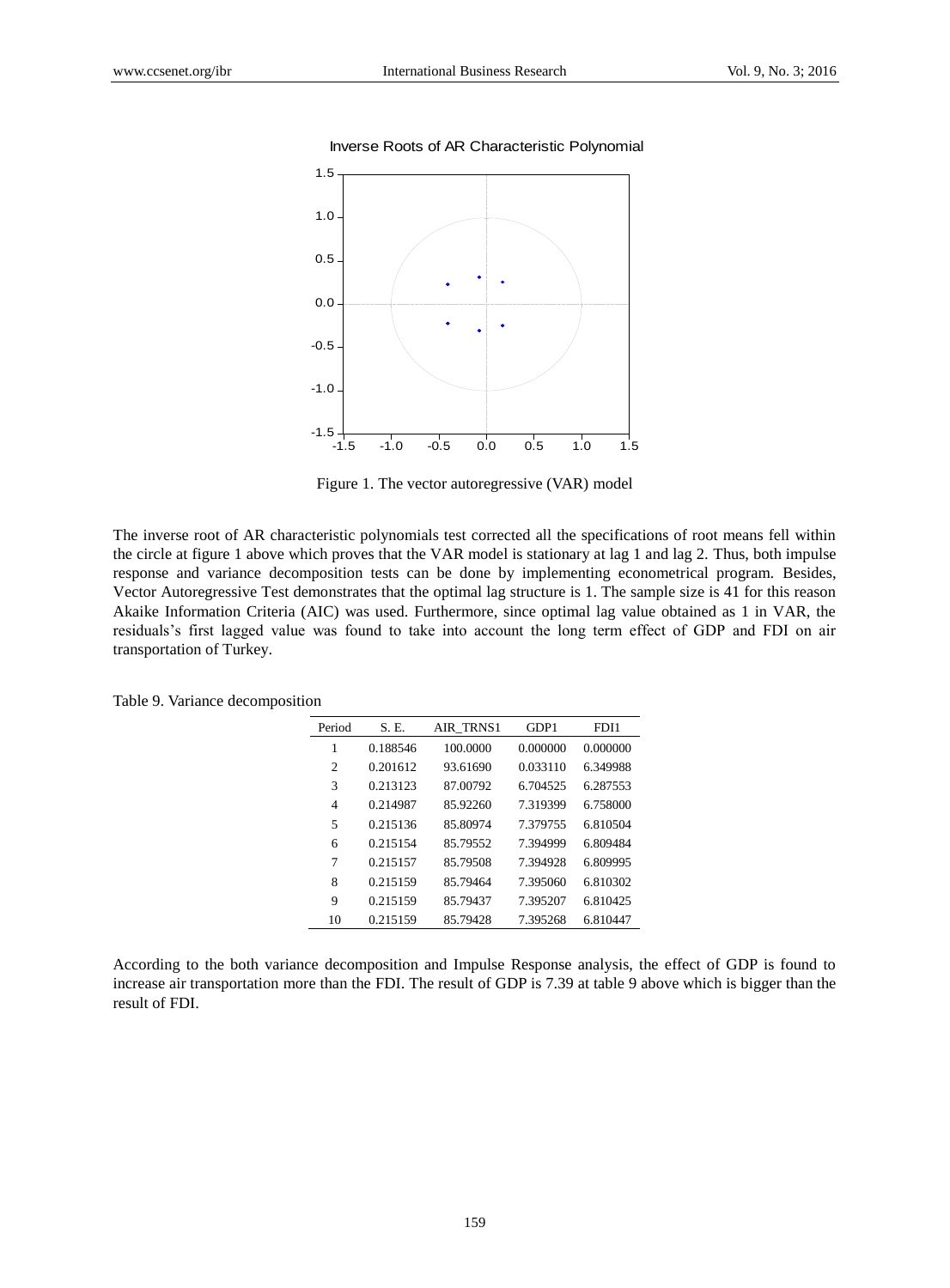

#### Response of AIR\_TRNS1 to Cholesky One S.D. Innovations

Response of GDP1 to Cholesky One S.D. Innovations Figure 2. Impulse response analysis

The fluctuation of GDP in red line seems more comparing with FDI in green line at Figure 2 above. Therefore, in case of shock, the impact of GDP on air transportation is more than FDI.

# **4. Conclusion**

This paper's research results reveal that there is a long-term relationship between GDP, FDI and civil aviation according to the Johansen co-integration test. The findings are associated with domestic economic interests such as employment, flow of income that airport's operations put into the domestic economy. Furthermore, the government collects more taxation revenue and competition increases within the air transportation market. For example, more than 20 companies enter into rivalry with each other including Turkish Airlines, Pegasus Airlines, Onur Air, Atlasglobal, Bora Jet and so on. For this reason, the passengers find an opportunity to obtain cheaper flight ticket due to sharp competition within the market. As a result, the transportation capacity of Turkey increased from 1795100 in 1974 to 92624864 in 2014. Thus, the contribution of Turkish economy to civil aviation seems remarkable which is consistent with this paper's research results. Button and Taylor (2000) urges upon the benefits of the air logistics to USA's economy involving employment and collecting more taxes. They prove longer term impact between air transportation and economic growth.

The empirical proof of this study demonstrates that, there is a long-term relationship among the variables of GDP, FDI and air transportation. According to the both variance decomposition and Impulse Response analysis, the effect of GDP is found to increase air transportation more than the FDI. According to Hong (2007) better transportation infrastructure provides more FDI which is resembled with our results of co-integration test. However, considering the direction of the relationship in terms of FDI to air transportation in Turkey, there is no impact of FDI on air transportation which is rejected by MLR analysis. In addition, there is significant impact of GDP on air transportation in Turkey in the period of 1974-2014 by implementing econometrical model.

| Year | GDP Current US \$ | Air Transport, Passengers Carried | FDI BoP Current US \$ |
|------|-------------------|-----------------------------------|-----------------------|
| 1974 | 35599913836       | 1795100                           | 64000000              |
| 1975 | 44633707242       | 1777800                           | 114000000             |
| 1976 | 51280134554       | 2427300                           | 10000000              |
| 1977 | 58676813687       | 2751700                           | 27000000              |
| 1978 | 65147022485       | 2221500                           | 34000000              |
| 1979 | 89394085658       | 2458400                           | 75000000              |
| 1980 | 68789289565       | 1253700                           | 18000000              |
| 1981 | 71040020140       | 2071300                           | 95000000              |
| 1982 | 64546332580       | 2094600                           | 55000000              |

Table 10. Data of Turkey (GDP, air transport, passengers carried and FDI)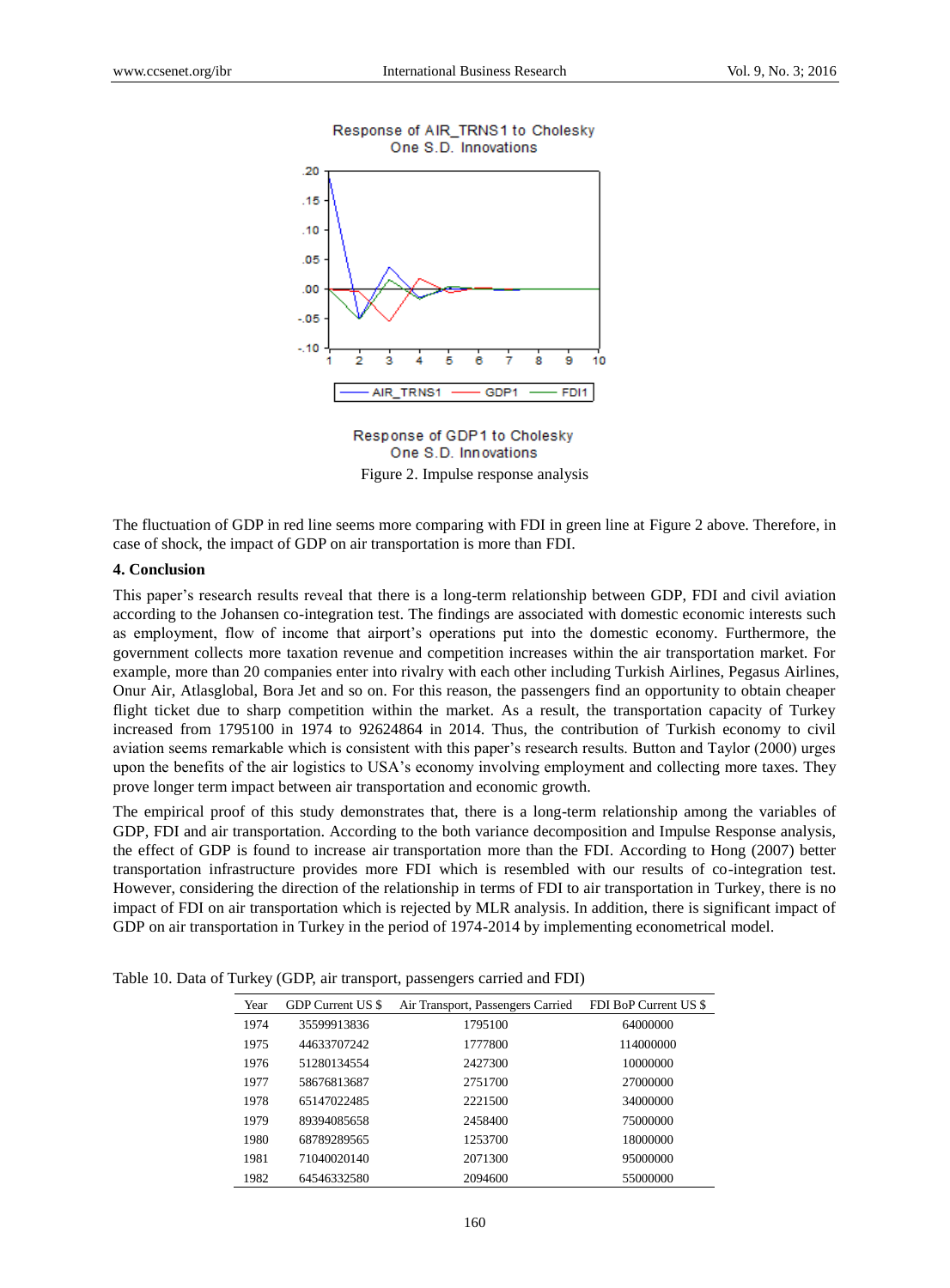| 1983 | 61678280115  | 2233600  | 46000000    |
|------|--------------|----------|-------------|
| 1984 | 59989909457  | 2575400  | 113000000   |
| 1985 | 67234948264  | 2508000  | 99000000    |
| 1986 | 75728009962  | 2721900  | 125000000   |
| 1987 | 87172789528  | 3260900  | 115000000   |
| 1988 | 90852814004  | 3497300  | 354000000   |
| 1989 | 107143348667 | 3792300  | 663000000   |
| 1990 | 150676291094 | 4337100  | 684000000   |
| 1991 | 150027833333 | 3160000  | 810000000   |
| 1992 | 158459130435 | 4958600  | 844000000   |
| 1993 | 180169736364 | 6076800  | 636000000   |
| 1994 | 130690172297 | 6871600  | 608000000   |
| 1995 | 169485941048 | 7749000  | 885000000   |
| 1996 | 181475555283 | 8463900  | 722000000   |
| 1997 | 189834649111 | 9379900  | 805000000   |
| 1998 | 269287100882 | 9949300  | 940000000   |
| 1999 | 249751469675 | 10097300 | 783000000   |
| 2000 | 266567532790 | 12187891 | 982000000   |
| 2001 | 196005289736 | 10603908 | 3352000000  |
| 2002 | 232534560443 | 10686877 | 1082000000  |
| 2003 | 303005303085 | 10745444 | 1702000000  |
| 2004 | 392166275623 | 14275835 | 2785000000  |
| 2005 | 482979839089 | 16943828 | 10031000000 |
| 2006 | 530900094645 | 19361415 | 20185000000 |
| 2007 | 647155131936 | 22895275 | 22047000000 |
| 2008 | 730337495736 | 25505092 | 19851000000 |
| 2009 | 614553921806 | 31339441 | 8585000000  |
| 2010 | 731168051903 | 45665249 | 9099000000  |
| 2011 | 774754155284 | 53500303 | 16176000000 |
| 2012 | 788863301670 | 63350312 | 13282000000 |
| 2013 | 823242587404 | 82647519 | 12457000000 |
| 2014 | 798429233036 | 92624864 | 12765000000 |
|      |              |          |             |

Source: World Bank (2016).

#### **References**

- Ashford, N. (1994). Airport Management in a Changing Economic Climate. *Transportation Planning and Technology, 18*(1), 57-63. http://dx.doi.org/10.1080/03081069408717533
- Banister, D., & Berechman, J. (2003). *Transport Investment and Economic Development.* Routledge.
- Birgun, S., & Gungor, C. (2014). A Multi-Criteria Call Center Site Selection by Hierarchy Grey Relational Analysis. *Journal of Aeronautics and Space Technologies*, *7*(1), 45-52.
- Button, K., & Taylor, S. (2000). International Air Transportation and Economic Development. *Journal of Air Transport Management, 6*(4), 209-222. http://dx.doi.org/10.1016/S0969-6997(00)00015-6
- Chang, Y. H., & Chang, Y. W. (2009). Air Cargo Expansion and Economic Growth: Finding the Empirical Link. *Journal of Air Transport Management, 15*(5), 264-265.
- Daniels, J. P., & Ruhr, M. (2014). Transportation costs and US Manufacturing FDI. *Review of International Economics, 22*(2), 299-309. http://dx.doi.org/10.1111/roie.12110
- Demurger, S. (2001). Infrastructure Development and Economic Growth: An Explanation for Regional Disparities in China? *Journal of Comparative Economics*, 29(1), 95-117. http://dx.doi.org/10.1006/jcec.2000.1693

Fleming, K., & Ghobrial, A. (1994). An Analysis of the Determinants of Regional Air Travel Demand. *Transportation Planning and Technology, 18*(1), 37-44. http://dx.doi.org/10.1080/03081069408717531

Goetz, A. R. (1992). Air Passenger Transportation and Growth in the US Urban System, 1950-1987. *Growth and*